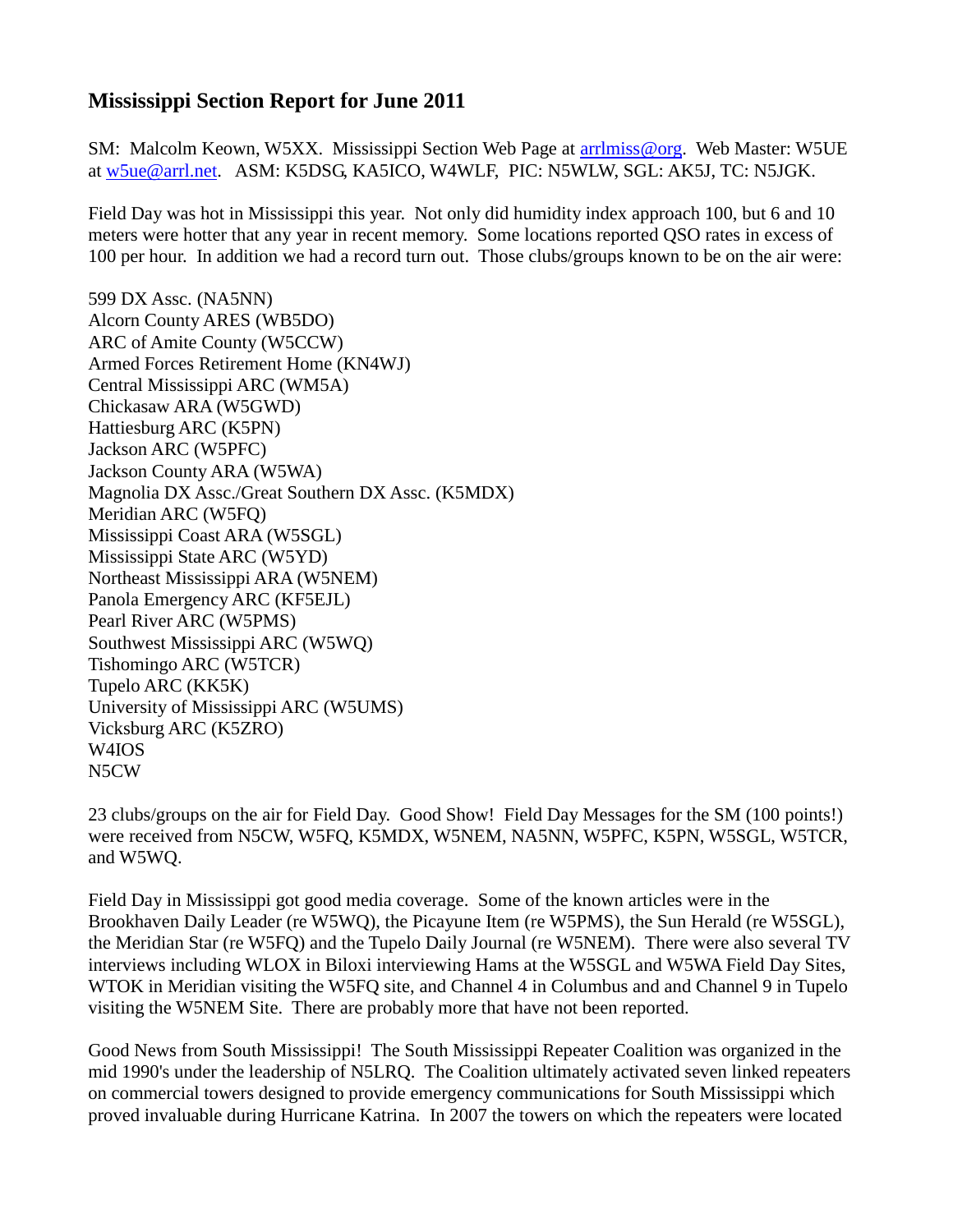were purchased by Verizon which instructed that all of the repeater equipment must be removed. This conceivably meant the near term end of the Repeater Coalition. After lengthy negotiations with Verizon, the company agreed to lease space for a per tower monthly fee which proved to be too costly for the Coalition. Through the efforts of the Governor's Office, MEMA, EMA offices in Forrest, Lamar, and Stone Counties, and others, Verizon agreed to let the repeaters to stay on site provided the Coalition had liability insurance. Working through the ARRL's Insurance Program Administrator, Hays Affinity Group, the Hattiesburg ARC secured the required liability insurance for the Coalition. Thanks to all concerned who persevered to a satisfactory conclusion to a difficult situation!

The logs for the 2011 Mississippi QSO Party have been checked. The top ten in Mississippi are AG5Z, W4HOZ, W5NA, K5DWI, NA5DX, WQ5L, W5UE, AE5BR, AE5QV, and K2FF. The top mobiles were W4SIG, W3DYA, K4ZGB, and K5WBM. The top portable was W5GWB (Chickasaw ARC) operating from Tunica County. Outside of Mississippi the top scores were K0DEQ (MO), N6MU (CA), WB8WBQ (MI), K4YT (VA), and W5ESE (TX). AG5Z, W4SIG, W5GWD, and K0DEQ will all receive plaques for their first place finish in their categories. The logs indicate that 103 Mississippi Stations were on the air in 75 of the 82 Counties. The complete results should be posted on the Section Web Site by the end of July and all certificates should be in the mail by the end of August.

If you are a credentialed health care professional or non-medical volunteer interested in assisting during an emergency medical situation, the State of Mississippi Department of Health maintains an online registry at [http://volunteer.msdh.state.ms.us.](http://volunteer.msdh.state.ms.us/) Training is provided through the VIPR Seminars.

It's tough to loose a good man, but K5XU advises that K6MG and his XYL have moved back to California. K6MG was a regular checkin for many years on the Mississippi SSB/CW Nets. We'll miss you Mr. Earl!

Lauderdale/Clarke County EC AE5FE reports that ARES assisted the Anderson Hospital North Campus in installing and setting up of a Station in the basement EOC (HF/6M/VHF/UHF) and in the Emergency Room (UHF/VHF). Currently one General class licensee, W4MED, and one Technician class licensee, KC5LUX, are available to operate stations at Anderson Hospital North Campus. An HF antenna is on back order for the South Campus. ARES will assist them with the installation when the antenna arrives. Communication checks were performed at Anderson North and a certification of availability sent to MS Hospital Association. Further, Rick reports that ARES took a mobile Command Post (CP) from the Lauderdale Emergency Management Agency (LEMA) to the W5FQ Field Day site. All communications were powered by three solar panels supplemented with four Gel cell batteries with a total of 225 AH available.

Welcome to the following new Hams in Mississippi in June: KF5LGE, Benny – Meridian; KF5LHZ, Robert - Carriere; KF5LJF, Gene – Tupelo; KF5LJH, Hale – Biloxi; KF5LJI, Dennis – Gulfport; KF5LJJ, Curtis – Ocean Springs; KF5LKN, Theresa – Louisville; KF5LKO, Hal – Louisville; KF5LMN, Laura – Corinth; KF5LMV, Robert – Laurel; KF5LOC, James – Olive Branch; KF5LQB, James – Carriere, and KK4CVA from Gilbertown, AL, who came to Meridian to take his test.

Also welcome to the following new ARRL Members: KE5ARL – Vicksburg; KE5CAO – Gautier; KC5FMN – Union; KE5IMG – Brandon; KF5KDJ – Moss Point; WB5KIW – Madison; KF5KRZ – Oxford; KF5LCM – Olive Branch; KF5LHX – Vancleave; KF5LHY – Vancleave; WB5LVA – Tillatoba; and KB5WKQ – Long Beach. ARRL Membership in Mississippi is now 1,074 which is down eight from last month. Keep working! Thanks to everyone for their continuing efforts.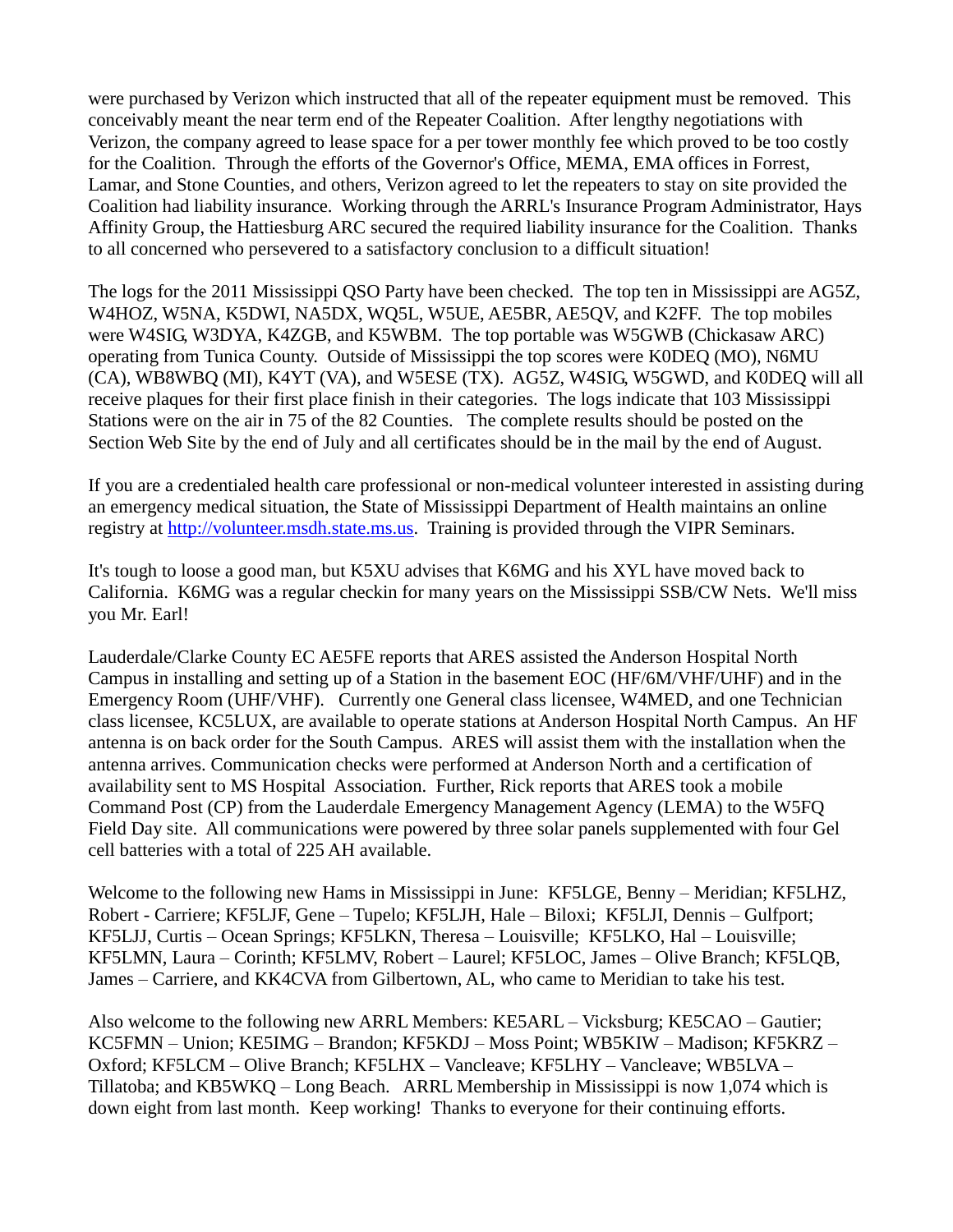Congratulations to the following on their upgrades: KF5FRH – Picayune; KF5GBH – Carriere; KF5IMF – Meridian; KF5IVD – Batesville; KF5JSV – Ethel; KE5NND – Sallis; KE5TWR – Meridian; KB5WKQ – Long Beach; KE5YEM – Meridian, KE5YWR – Meridian, and KE5YXA – Waynesboro.

Also Congratulations to Yazoo County EC KE5YES, who was awarded the 2011 Healthcare Engineers and Facilities Managers Emerging Leader Award by the Mississippi Hospital Association. Much of Glenn's activities have been centered around establishing emergency communications for King's Daughters Hospital and the Yazoo County Area.

And congratulations to the Chickasaw ARA for their nice write up in the June 15 Memphis Commercial Appeal. Hernando's vacated Police Station had a 120 ft tower adjacent to the station that needed to be removed at an estimated cost to the city of \$2,000. Led by civic minded N5PYQ and KA5WGF, the tower was dismantled by starting at 6 AM and finishing up by noon in spite of the heat. The Hams got to keep the tower sections (what a deal!).

DEC/EC Monthly Reports: AE5FE (Lauderdale/Clarke), WX5N (Prentiss and Tishomingo), NE5P (Lamar), K5PJM (Amite), WV1Q (Jasper), KE5WJN (Pearl River), and AG5Z (SE MS)

Club Newsletter/Reports: Chickasaw ARA (KE5RHM), Hattiesburg ARC (AC5E), Meridian ARC (W5MAV), Mississippi Coast ARA (KB9ZR), and the Northeast Mississippi ARA (KE5SSB).

Public Service Activity Report : WV1Q (May 2011)

Regret to report the passing of K5CHZ of Hattiesburg, KF5BNB of Saltillo, KM5UH of Columbus, and KE5HTG of Tallulah, La. Although Wade lived across the River from Vicksburg, he was an active member of the Vicksburg ARC and also EC of Madison Parish, Louisiana.

HF Net reports - sessions/QNI/QTC (Net Manager)

Magnolia Section Net 30/1024/21 (K5DSG)

MS Baptist Hams Net 4/13/0 (WF5F)

MSPN 29/3345/34 (K5NRK)

MS Slow Net 21/39/0 (W3TWD)

MTN/OZK 14/43/4 (AA5J)

VHF Net Reports - sessions/QNI/QTC (Net Manager)

Booneville and Prentiss County 4/48/0 (WX5N) One weather net activation

Capital Area Em Net 4/80/0 (K5XU)

Delta ARES Simplex Net 4/21/0 (K5JAW)